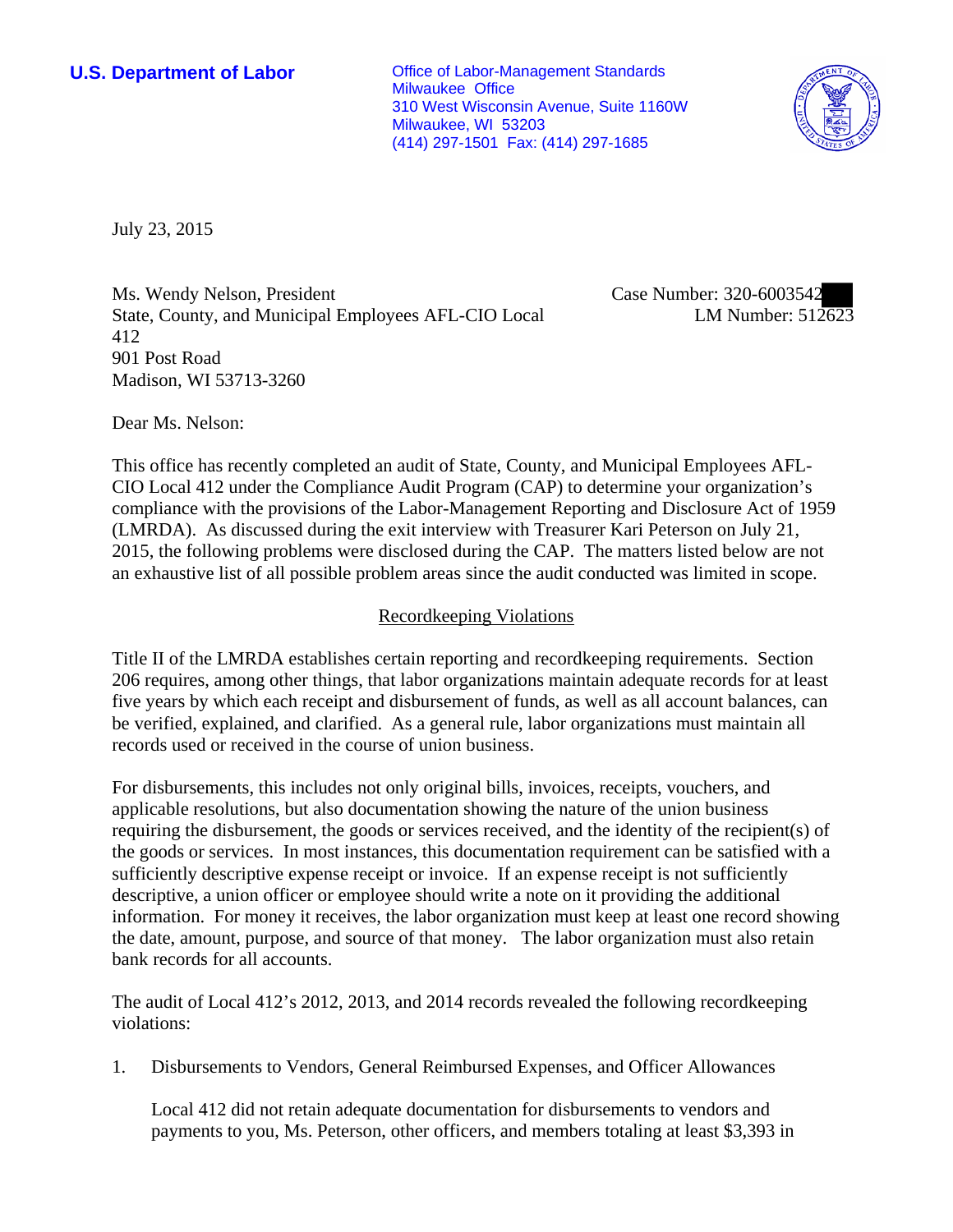2012, \$2,936 in 2013, and \$907 in 2014. For example, no supporting documentation was retained for a \$305.36 check issued to OfficeMax on February 14, 2012 for supplies. An undated entry in Local 412's general ledger indicated that the check was for a \$54.93 payment to "Sarah" for "supplies." In addition, no supporting documentation was retained for reimbursements totaling \$1,960 made to Ms. Peterson, Secretary Rhiannon Wiegel, and members and for the 2013 AFSCME Wisconsin Council 40 Conference Entries in Local 412's general ledger indicated that the reimbursements were for a \$1,000 payment to Ms. Peterson for "4 hotel rms for conf.," and \$240 payments to all four individuals for "conf. money."

As another example, Local 412 did not retain itemized meal receipts for meal expenses totaling at least \$401. In addition, Local 412's records of meal expenses did not always include written explanation of union business conducted or the names and titles of the persons incurring or receiving the benefit of the restaurant charges. For example, a receipt retained for a \$35.30 meal expense incurred by Ms. Peterson at Little Caesar's in Madison, WI on October 15, 2014 did not include the nature of the union business conducted and the full names and titles of those present on the receipt.

As noted above, labor organizations must retain original receipts, bills, and vouchers for all disbursements. Itemized receipts provided by restaurants to officers and employees must be retained. These itemized receipts are necessary to determine if such disbursements are for union business purposes and to sufficiently fulfill the recordkeeping requirement of LMRDA Section 206. Records of meal expenses must include written explanations of the union business conducted and the full names and titles of all persons who incurred the restaurant charges. Also, the records retained must identify the names of the restaurants where the officers or employees incurred meal expenses. The president and treasurer (or corresponding principal officers) of your union, who are required to sign your union's LM report, are responsible for properly maintaining union records.

## 2. Failure to Record Receipts and Receipt Dates not Recorded

Local 412 did not record in its receipts records some dues checkoff payments received from AFSCME Wisconsin Council 40 and a payment from an unknown source totaling at least \$1,172. At the opening interview, Ms. Peterson produced twelve dues checkoff checks Local 412 received from AFSCME Wisconsin Council 40 in 2013 and 2014 totaling \$922.44 that had not been deposited or recorded in Local 412's general ledger. In addition, no receipt records were retained for a \$250.43 deposit made on January 3, 2012. Union receipts records must include an adequate identification of all money the union receives. The records should show the date and amount received, and the source of the money.

The audit revealed that Local 412 failed to record the date of receipt in its general ledger for some union receipts totaling \$1,172.83. In other instances, entries in Local 412's general ledger for dues checkoff checks and miscellaneous receipts reflect the date money was deposited and do not identify the date the money was received. Union receipts records must show the date of receipt. The date of receipt is required to verify, explain, or clarify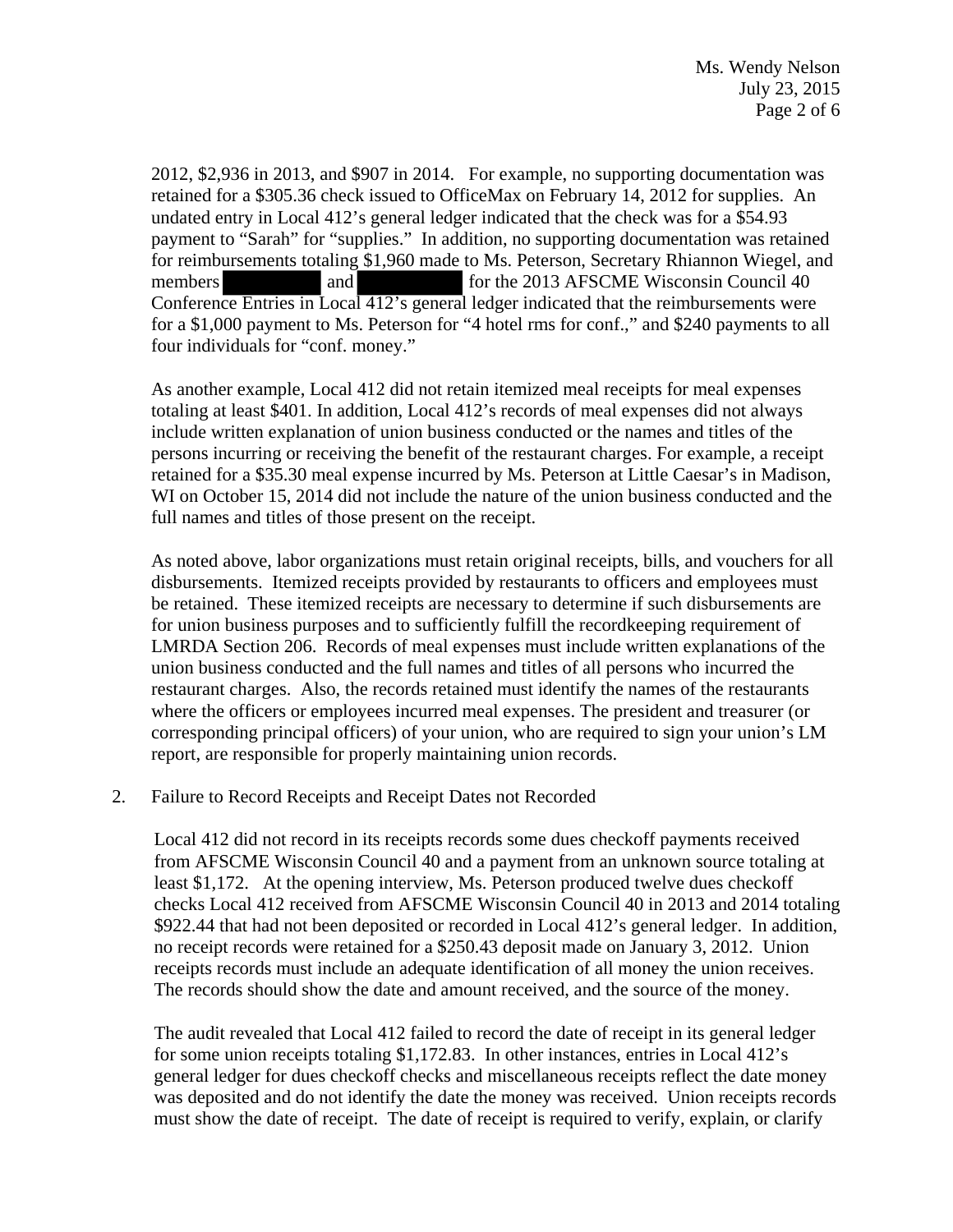Ms. Wendy Nelson July 23, 2015 Page 3 of 6

amounts required to be reported in Statement B (Receipts and Disbursements) of the LM-3. The LM-3 instructions for Statement B state that the labor organization must record receipts when it actually receives money and disbursements when it actually pays out money. Failure to record the date money was received could result in the union reporting some receipts for a different year than when it actually received them.

3. Lack of Dues Allowance Authorization

Local 412 did not maintain records to verify that the officer dues allowances reported in Item 24 (All Officers and Disbursements to Officers) of the LM-3 was the authorized amount and therefore was correctly reported. During the opening interview, Ms. Peterson stated that she did not know where the authorization for the officer dues allowance came from, but that it was in place before she took over as Local 412's treasurer in 2011. The audit did not reveal any documentation in Local 412's records authorizing the officers to be paid an officer dues allowance. The union must keep a record, such as meeting minutes, to show the current salaries and/or allowances for officers and employees as authorized by the entity or individual with the authority to establish salaries and/or allowances.

4. Failure to Retain Voided and Unused Checks

The audit revealed that Local 412 failed to retain three voided checks during 2012, one voided check during 2013, and fifteen blank checks during 2014. During the exit interview, Ms. Peterson stated that she ripped up the checks that were voided in 2012 and 2013 but does not know what happened to the missing blank checks. As a general rule, all types of records created or used in the normal course of doing union business must be maintained by the union for five years.

Based on your assurance that Local 412 will retain adequate documentation in the future, OLMS will take no further enforcement action at this time regarding the above violations.

# Reporting Violations

The audit disclosed a violation of LMRDA Section 201(b), which requires labor organizations to file annual financial reports accurately disclosing their financial condition and operations. The Labor Organization Annual Reports (Form LM-3) filed by Local 412 for the fiscal years ended (FYE) December 31, 2012 and December 31, 2013 were deficient in the following areas:

1. Disbursements to Officers

Local 412 did not include some dues allowances and reimbursed expenses to Ms. Peterson and Ms. Wiegel totaling at least \$1,519 in 2012 and to you, Ms. Peterson, Ms. Wiegel, and Vice President John Foster totaling at least \$1,741 in 2013 in the amounts reported in Item 24 (All Officers and Disbursements to Officers), Column E (Allowances and Other Disbursements). Local 412's disbursements records for 2012 indicate that Ms. Peterson and Ms. Wiegel received reimbursed expenses and allowances totaling \$2,351; however,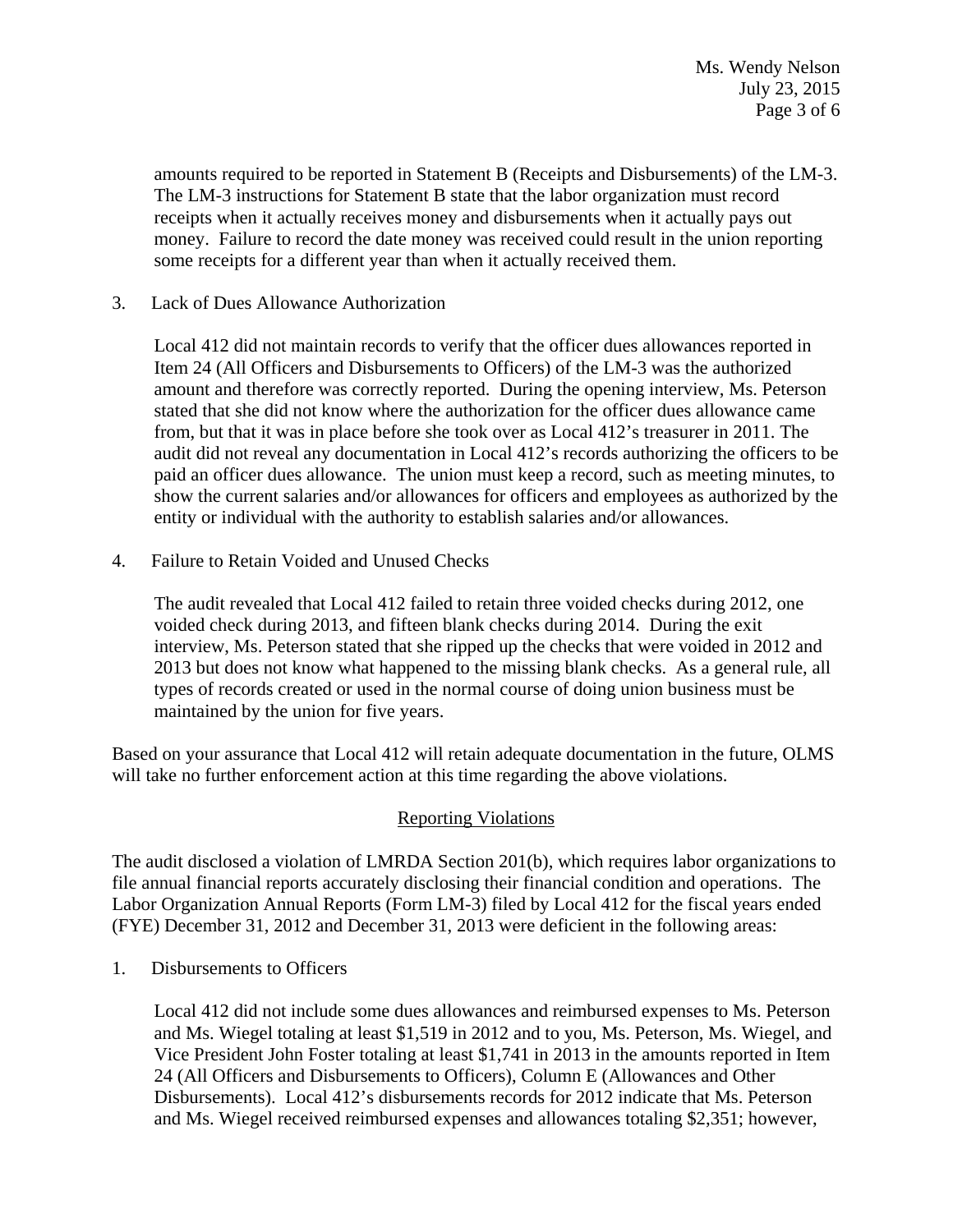the total amount reported in Column E of Item 24 for Ms. Peterson and Ms. Wiegel was \$832. Local 412's disbursements records for 2013 indicate that you, Ms. Peterson, Ms. Wiegel, and Mr. Foster received reimbursed expenses and allowances totaling \$3,040; however, the total amount reported in Column E of Item 24 for you, Ms. Peterson, Ms. Wiegel, and Mr. Foster was \$1,299. It appears the union did not report many of these payments and erroneously reported some of the payments in Items 48 (Office and Administrative Expense) and/or Item 54 (Other Disbursements).

In addition, Local 412 did not report Mr. Foster and the total amount of payments to him or on his behalf in Item 24 (All Officers and Disbursements to Officers) for 2013. The union must report in Item 24 all persons who held office during the year, regardless of whether they received any payments from the union.

The union must report most direct disbursements to Local 412 officers and some indirect disbursements made on behalf of its officers in Item 24. A "direct disbursement" to an officer is a payment made to an officer in the form of cash, property, goods, services, or other things of value. See the instructions for Item 24 for a discussion of certain direct disbursements to officers that do not have to be reported in Item 24. An "indirect disbursement" to an officer is a payment to another party (including a credit card company) for cash, property, goods, services, or other things of value received by or on behalf of an officer. However, indirect disbursements for temporary lodging (such as a union check issued to a hotel) or for transportation by a public carrier (such as an airline) for an officer traveling on union business should be reported in Item 48 (Office and Administrative Expense).

2. Statement A (Cash Balance)

It appears that the cash figures reported in Item 25 (A) (Cash, Start of the Reporting Period) and Item 25 (B) (Cash, End of Reporting Period) are not the figures according to Local 412 books after reconciliation to the bank statements for 2013. The cash balance as of January 1, 2013, as reconciled to the bank statements, was \$5,905.69; however, the cash reported in Item 22 (A) was \$4,629. The cash balance as of December 31, 2013, as reconciled to the bank statements, was \$5,757.15; however, the cash balance reflected in the union's general ledger and reported in Item 22 (B) was \$5,267. The audit revealed that the cash discrepancy at the start of the reporting period was due to un-deposited checks totaling \$1,276.37 from 2012 that were not included in Item 25 (A). The discrepancy at the end of the reporting period was due to un-deposited checks totaling \$489.61 from 2013 that were not included in Item 25 (B). The instructions for Item 25 state that the union should obtain account balances from its books as reconciled to the balances shown on bank statements.

Local 412 has filed an amended Form LM-3 for FYE December 31, 2013 that corrected the deficient items discussed above. I am not requiring that Local 412 file an amended LM report for 2012 to correct the deficient items, but Local 412 has agreed to properly report the deficient items on all future reports it files with OLMS.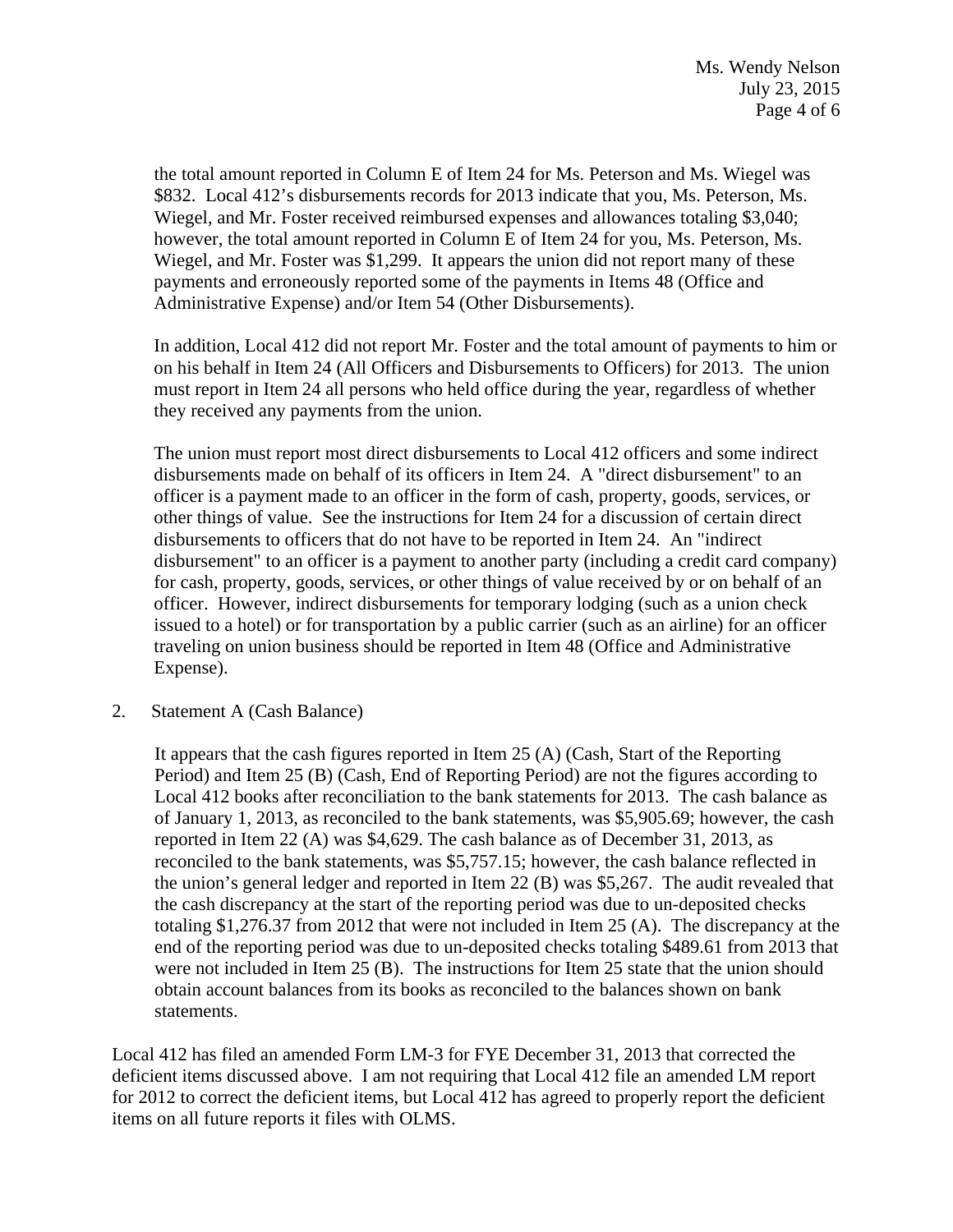Ms. Wendy Nelson July 23, 2015 Page 5 of 6

## Other Violations

The audit disclosed the following other violation(s):

1. Inadequate Bonding

The audit revealed a violation of LMRDA Section 502 (Bonding), which requires that union officers and employees be bonded for no less than 10 percent of the total funds those individuals or their predecessors handled during the preceding fiscal year.

Local 412's officers and employees are currently not bonded, but they must be bonded for at least \$570. Local 412 should obtain adequate bonding coverage for its officers and employees immediately. Please provide proof of bonding coverage to this office as soon as possible, but not later than August 4, 2015.

2. Failure to File

The audit also disclosed a violation of the LMRDA, which requires the president and treasurer, or corresponding principal officers, of each labor organization to file an annual financial report accurately disclosing the union's financial conditions and operations. Local 412 failed to file its annual financial report for FYE December 31, 2014 with OLMS by the due date required by Section 201(b) of the LMRDA. Section 201(b) requires that annual financial reports be filed within 90 days after the end of the labor organization's fiscal year. Local 412's fiscal year ends on December 31, and it must file its annual financial report by March 31 of each year (or by March 30 in a leap year).

Local 412 has now filed its annual financial report for FYE December 31, 2014.

## Other Issues

1. Overpayment of Reimbursed Expenses

The audit revealed that on April 18, 2012, Local 412 overpaid Ms. Peterson for hotel charges she and three other members of Local 412 incurred while attending the 2012 AFSCME Wisconsin Council 40 Conference at Lake Delton, WI. A review of Local 412's records revealed that Ms. Peterson was reimbursed a total of \$1,182.17 for "hotel reimbursement;" however, invoices obtained from the Wilderness Resort showed that the total room charges were \$1,180.30, not \$1,182.17. During the exit interview, Ms. Peterson stated that she did not know why she was overpaid and agreed to reimburse the \$1.87 overpayment.

The audit also revealed that on February 21, 2013, Local 412 overpaid Ms. Peterson for hotel charges she and three other members of Local 412 incurred while attending the 2013